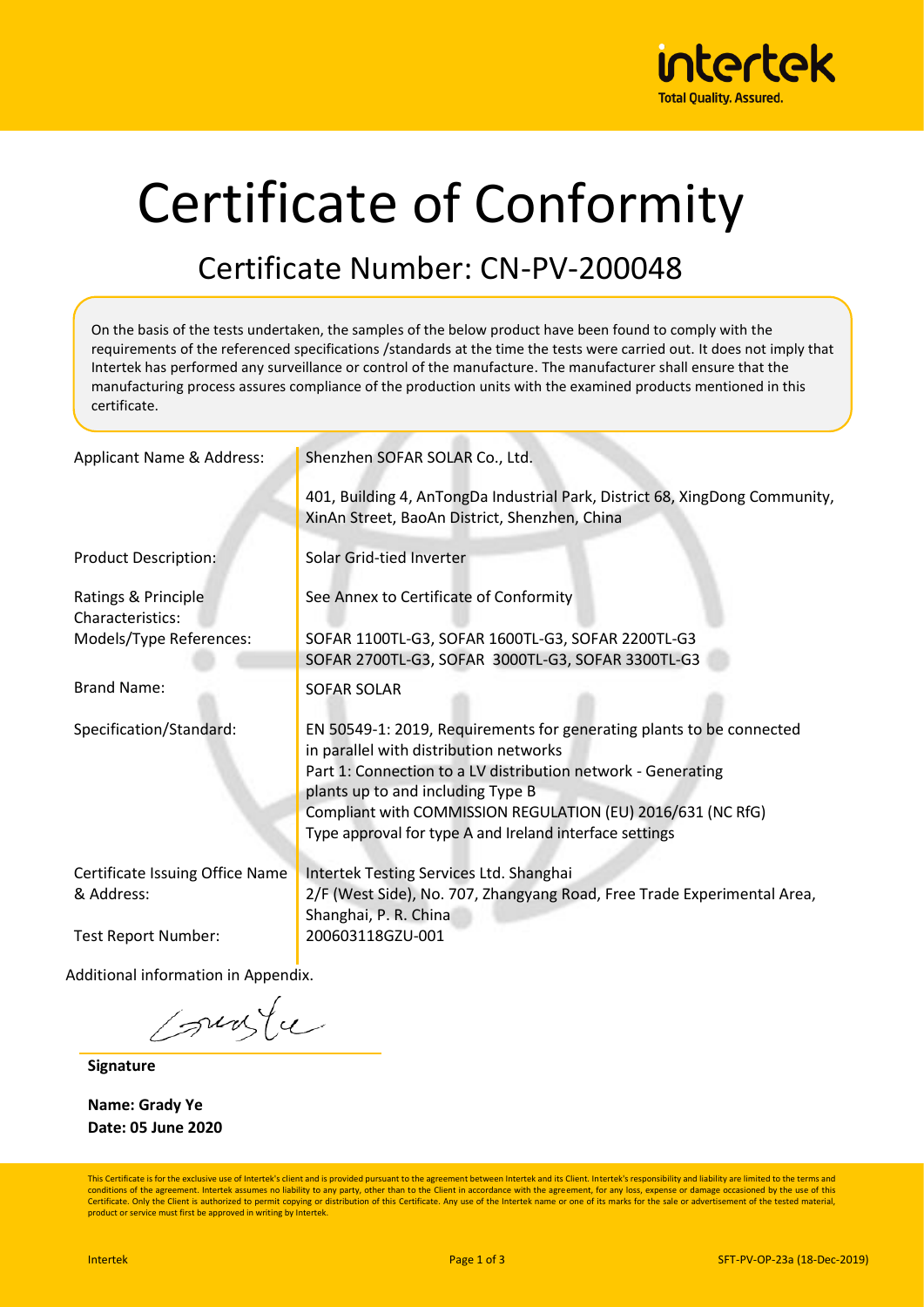

# **APPENDIX: Certificate of Conformity**

#### **This is an Appendix to Certificate of Conformity Number: CN-PV-200048**

| Ratings & Principle<br>Characteristics: | Model                               | SOFAR 1100TL-<br>G <sub>3</sub>    | SOFAR 1600TL-<br>G <sub>3</sub> | SOFAR 2200TL-<br>G <sub>3</sub> |
|-----------------------------------------|-------------------------------------|------------------------------------|---------------------------------|---------------------------------|
|                                         | Max.PV voltage                      | 500 d.c.V                          |                                 |                                 |
|                                         | PV voltage range                    | 50-500 d.c.V                       |                                 |                                 |
|                                         | PV Isc                              | 15 d.c.A                           |                                 |                                 |
|                                         | Max.input<br>current                | 12 d.c.A                           |                                 |                                 |
|                                         | Max.output<br>power                 | 1100W                              | 1600W                           | 2200W                           |
|                                         | Max.apparent<br>power               | 1100VA                             | 1600VA                          | 2200VA                          |
|                                         | Nominal output<br>voltage           |                                    | 230 a.c.V                       |                                 |
|                                         | Max.output<br>current               | 5.3 a.c.A                          | 7.7 a.c.A                       | 10.6 a.c.A                      |
|                                         | Nominal output<br>Frequency         | 50Hz                               |                                 |                                 |
|                                         | Power factor<br>range               | $0.8$ Leading $-0.8$ lagging       |                                 |                                 |
|                                         | Safety level                        | Class I                            |                                 |                                 |
|                                         | Ingress<br>Protection               | IP 65                              |                                 |                                 |
|                                         | Operation<br>Ambient<br>Temperature | $-30^{\circ}$ C - +60 $^{\circ}$ C |                                 |                                 |
|                                         | Software version                    | V1.00                              |                                 |                                 |

This Certificate is for the exclusive use of Intertek's client and is provided pursuant to the agreement between Intertek and its Client. Intertek's responsibility and liability are limited to the terms and conditions of t